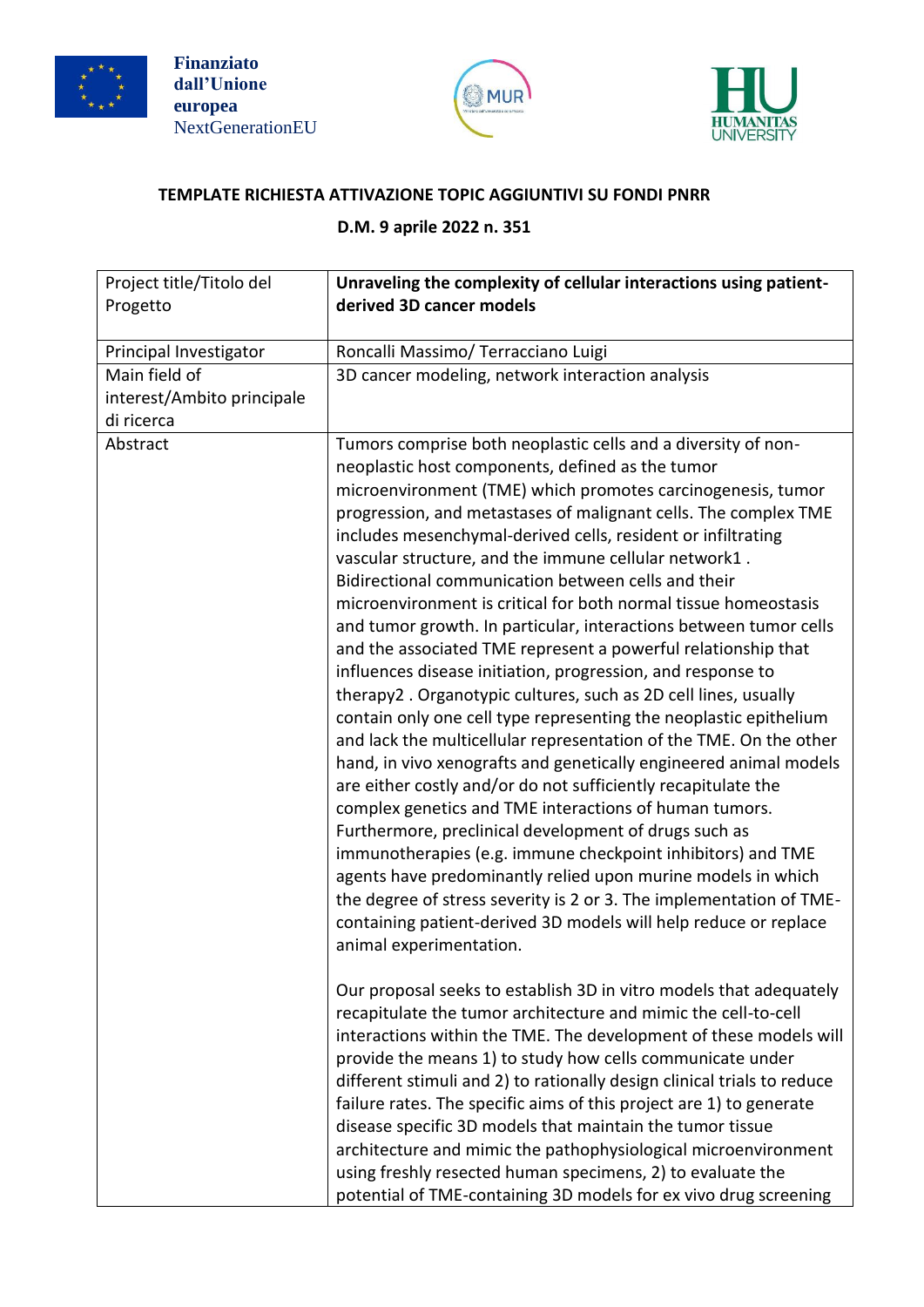





|                                                                                                            | and 3) to define and characterize the cellular interactions among<br>the cell populations in the generated models and matched tumors.                                                                                                                                                                                                                                                                                                                                                                                                                                                                                                                                                                                                                                                      |
|------------------------------------------------------------------------------------------------------------|--------------------------------------------------------------------------------------------------------------------------------------------------------------------------------------------------------------------------------------------------------------------------------------------------------------------------------------------------------------------------------------------------------------------------------------------------------------------------------------------------------------------------------------------------------------------------------------------------------------------------------------------------------------------------------------------------------------------------------------------------------------------------------------------|
| Type of Co-funding                                                                                         | D.M. 351/2022 - Borse di dottorato per la transizione<br>$\circ$<br>digitale                                                                                                                                                                                                                                                                                                                                                                                                                                                                                                                                                                                                                                                                                                               |
| Lab name and address                                                                                       | Pathology                                                                                                                                                                                                                                                                                                                                                                                                                                                                                                                                                                                                                                                                                                                                                                                  |
| Brief description of the<br>coherence of the Project in<br>relation to the PNRR<br>objectives <sup>3</sup> | The present project will create ex vivo interaction modeling that<br>mimics complex cellular interaction allowing High-throughput<br>drug screening thus favoring the development of innovative<br>therapeutic approach to perform precision medicine. The project<br>will be developed in institution with great expertise in liver<br>pathology, tumor modeling and bioinformatics and is coherent and<br>consistent with the Ph. D. program. Data and new pipeline<br>developed will be published on public repository as Zenodo and<br>GitHub respectively. Open access publication will be preferred as<br>possible. The project will meet the aim of the PNRR in particular<br>will fill the gap of technical skills in the research.                                                |
| N. of months abroad (min.<br>$6,$ max. 18) [compulsory]                                                    | 10                                                                                                                                                                                                                                                                                                                                                                                                                                                                                                                                                                                                                                                                                                                                                                                         |
| Name of the research                                                                                       | University of Basel, Department of Biomedicine, Visceral Surgery                                                                                                                                                                                                                                                                                                                                                                                                                                                                                                                                                                                                                                                                                                                           |
| institution/company abroad                                                                                 | and Precision Medicine laboratory (PI: Piscuoglio)                                                                                                                                                                                                                                                                                                                                                                                                                                                                                                                                                                                                                                                                                                                                         |
| N. of months of internship<br>(min. 6, max. 18)                                                            | $\mathbf 0$                                                                                                                                                                                                                                                                                                                                                                                                                                                                                                                                                                                                                                                                                                                                                                                |
| [compulsory only for D.M.<br>352/2022]                                                                     |                                                                                                                                                                                                                                                                                                                                                                                                                                                                                                                                                                                                                                                                                                                                                                                            |
| Name of the company <sup>3</sup>                                                                           | <b>NA</b>                                                                                                                                                                                                                                                                                                                                                                                                                                                                                                                                                                                                                                                                                                                                                                                  |
| Scientific references                                                                                      | 1. Dijkstra, K.K. et al. (2018) Generation of tumor-reactive T cells<br>by co-culture of peripheral blood lymphocytes and tumor<br>organoids. Cell 174:1586-1598. 2. Sato, T. et al. (2011) Long-term<br>expansion of epithelial organoids from human colon, adenoma,<br>adenocarcinoma, and Barrett's epithelium. Gastroenterology<br>141:1762-72. 3. Seino, T. et al., (2018) Human Pancreatic Tumor<br>Organoids Reveal Loss of Stem Cell Niche Factor Dependence<br>during Disease Progression. Cell Stem Cell 22(3):454-467.e6. 4.<br>Jenkins, R.W. et al., (2018) Ex Vivo Profiling of PD-1 Blockade Using<br>Organotypic Tumor Spheroids. Cancer Discov. 8:196-215. 5. Neal,<br>J.T. et al., (2018), Organoid Modeling of the Tumor Immune<br>Microenvironment. Cell 175:1972-1988. |
| Type of contract                                                                                           | PhD scholarship of $\epsilon$ 18.000 gross per year awarded by Humanitas<br>University. This sum is exempt from IRPEF income tax according to<br>the provisions of art. 4 of Law no. 476 of 13th August 1984, and is                                                                                                                                                                                                                                                                                                                                                                                                                                                                                                                                                                       |